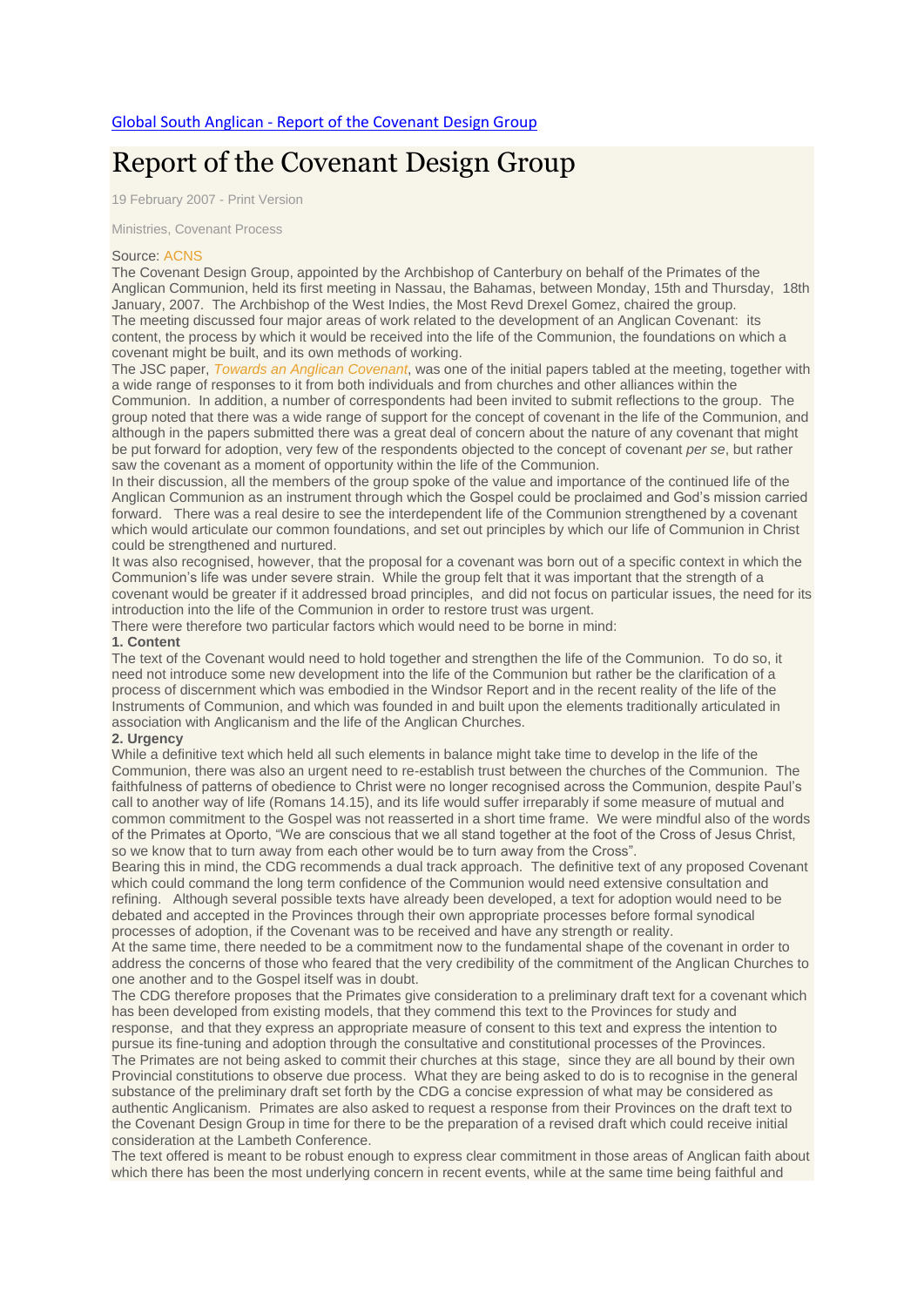consistent with the declarations, formularies and commitments of Anglicanism as they have been received by our Churches. In this way, nothing which is commended in the draft text of the Covenant can be said to be "new"; it is rather an assertion of that understanding of true Christian faith as it has been received in the Anglican Churches.

What is to be offered in the Covenant is not the invention of a new way of being Anglican, but a fresh restatement and assertion of the faith which we as Anglicans have received, and a commitment to inter-dependent life such as always in theory at least been given recognition.

# **An Introduction to a Draft Text for an Anglican Covenant**

God has called us into communion in Jesus Christ (1 Cor. 1:9; 1 Jn. 1:3). This call is established in God's purposes for creation (Eph. 1:10; 3:9ff.), which have been furthered in God's covenants with Israel and its representatives such as Abraham and most fully in the life, death, and resurrection of Christ Jesus. We humbly recognize that this calling and gift of communion grants us responsibilities for our common life before God. Through God's grace we have been given the Communion of Anglican churches through which to respond to God's larger calling in Christ (Acts 2:42). This Communion provides us with a special charism and identity among the many followers and servants of Jesus. Recognizing the wonder, beauty and challenge of maintaining communion in this family of churches, and the need for mutual commitment and discipline as a witness to God's promise in a world and time of instability, conflict, and fragmentation, we covenant together as churches of this Anglican Communion to be faithful to God's promises through the historic faith we confess, the way we live together and the focus of our mission.

Our faith embodies a coherent testimony to what we have received from God's Word and the Church's longstanding witness; our life together reflects the blessings of God in growing our Communion into a truly global body; and the mission we pursue aims at serving the great promises of God in Christ that embrace the world and its peoples, carried out in shared responsibility and stewardship of resources, and in interdependence among ourselves and with the wider Church.

Our prayer is that God will redeem our struggles and weakness, and renew and enrich our common life so that the Anglican Communion may be used to witness effectively in all the world to the new life and hope found in Christ.

## **An Anglican Covenant Draft prepared by the Covenant Design Group, January 2007 1 Preamble**

*(Psalm 127.1-2, Ezekiel 37.1-14, Mark 1.1, John 10.10; Romans 5.1-5, Ephesians 4:1-16, Revelation 2-3)* We, the Churches of the Anglican Communion, under the Lordship of Jesus Christ , solemnly covenant together in these articles, in order to proclaim more effectively in our different contexts the Grace of God revealed in the Gospel, to offer God's love in responding to the needs of the world, to maintain the unity in the Spirit in the bond of peace, and to grow up together as a worldwide Communion to the full stature of Christ. **2 The Life We Share: Common Catholicity, Apostolicity and Confession of Faith**

*(Deuteronomy 6.4-7, Leviticus 19.9-10, Amos 5.14-15, 24; Matthew 25, 28.16-20, 1 Corinthians 15.3-11, Philippians 2.1-11, 1 Timothy 3:15-16, Hebrews 13.1-17)*

**Each member Church, and the Communion as a whole, affirms:**

1. that it is part of the one, holy, catholic, and apostolic Church, worshipping the one true God, Father, Son, and Holy Spirit;

2. that it professes the faith which is uniquely revealed in the Holy Scriptures as containing all things necessary for salvation and as being the rule and ultimate standard of faith, and which is set forth in the catholic creeds, which faith the Church is called upon to proclaim afresh in each generation;

3. that it holds and duly administers the two sacraments ordained by Christ himself – Baptism and the Supper of the Lord – ministered with the unfailing use of Christ's words of institution, and of the elements ordained by him;

4. that it participates in the apostolic mission of the whole people of God;

5. that, led by the Holy Spirit, it has borne witness to Christian truth in its historic formularies, the Thirtynine Articles of Religion, the 1662 Book of Common Prayer, and the Ordering of Bishops, Priests, and Deacons [\[1\];](http://www.anglicancommunion.org/acns/articles/42/50/acns4252.cfm#_ftn1)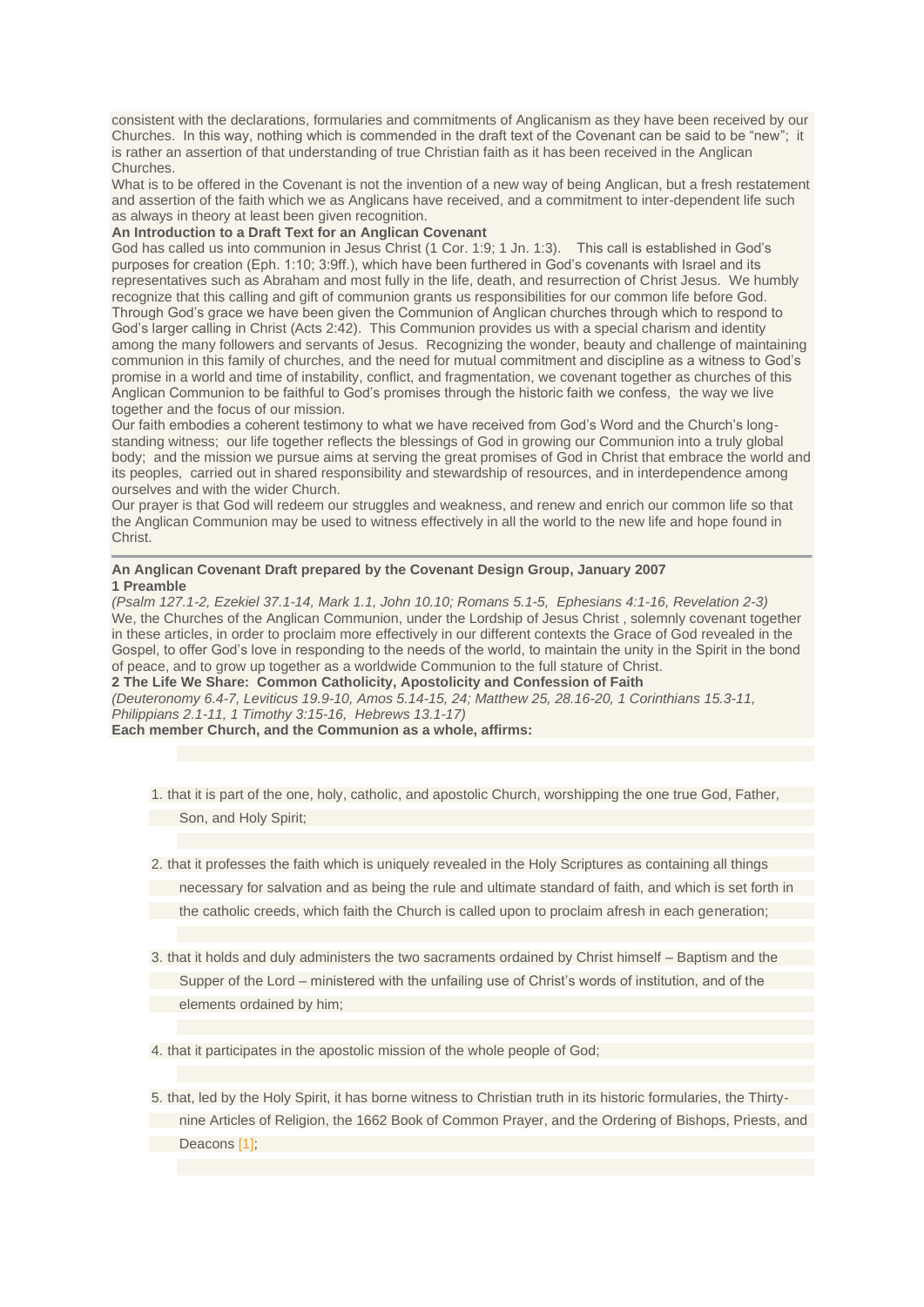6. our loyalty to this inheritance of faith as our inspiration and guidance under God in bringing the grace

and truth of Christ to this generation and making Him known to our societies and nations. **3 Our Commitment to Confession of the Faith** *(Deuteronomy 30.11-14, Psalm 126, Mark 10.26-27, Luke 1.37,* 46-55. John 8: 32, 14:15-17, 1 Corinthians 11.23-26.2 Timothy 3:10-4:5:) In seeking to be faithful to God in **their various contexts, each Church commits itself to:**

- 1. uphold and act in continuity and consistency with the catholic and apostolic faith, order and tradition, biblically derived moral values and the vision of humanity received by and developed in the communion of member Churches;
- 2. seek in all things to uphold the solemn obligation to sustain Eucharistic communion, welcoming members of all other member churches to join in its own celebration, and encouraging its members to participate in the Eucharist in a member church in accordance with the canonical discipline of that host church;
- 3. ensure that biblical texts are handled faithfully, respectfully, comprehensively and coherently, primarily through the teaching and initiative of bishops and synods, and building on our best scholarship, believing that scriptural revelation must continue to illuminate, challenge and transform cultures, structures and ways of thinking;
- 4. nurture and respond to prophetic and faithful leadership and ministry to assist our Churches as courageous witnesses to the transformative power of the Gospel in the world.
- 5. pursue a common pilgrimage with other members of the Communion to discern truth, that peoples from

all nations may truly be free and receive the new and abundant life in the Lord Jesus Christ. **4 The Life We Share with Others: Our Anglican Vocation** *(Jeremiah 31.31-34, Ezekiel. 36.22-28, Matthew 28.16-20, John 17.20-24, 2 Corinthians 8-9, Ephesians 2:11-3:21, James 1.22-27)* **We affirm** that Communion is a gift of God: that His people from east and west, north and south, may together declare his glory and be a sign of God's Kingdom. We gratefully acknowledge God's gracious providence extended to us down the ages, our origins in the undivided Church, the rich history of the Church in the British Isles shaped particularly by the Reformation, and our growth into a global communion through the various mission initiatives. As the Communion continues to develop into a worldwide family of interdependent churches, we also face challenges and opportunities for mission at local, regional, and international levels. We cherish our faith and mission heritage as offering us unique opportunities for mission collaboration, for discovery of the life of the whole gospel and for reconciliation and shared mission with the Church throughout the world. The member Churches acknowledge that their common mission is a mission shared with other churches and traditions not party to this covenant. It is with all the saints that we will comprehend the fuller dimensions of Christ's redemptive and immeasurable love. **We commit** ourselves to answering God's call to share in his healing and reconciling mission for our blessed but broken and hurting world, and, with mutual accountability, to share our God-given spiritual and material resources in this task. In this mission, which is the Mission of Christ, **we commit ourselves**

- 1. to proclaim the Good News of the Kingdom of God
- 2. to teach, baptize and nurture new believers;
- 3. to respond to human need by loving service;
- 4. to seek to transform unjust structures of society; and
- 5. to strive to safeguard the integrity of creation and to sustain and renew the life of the earth.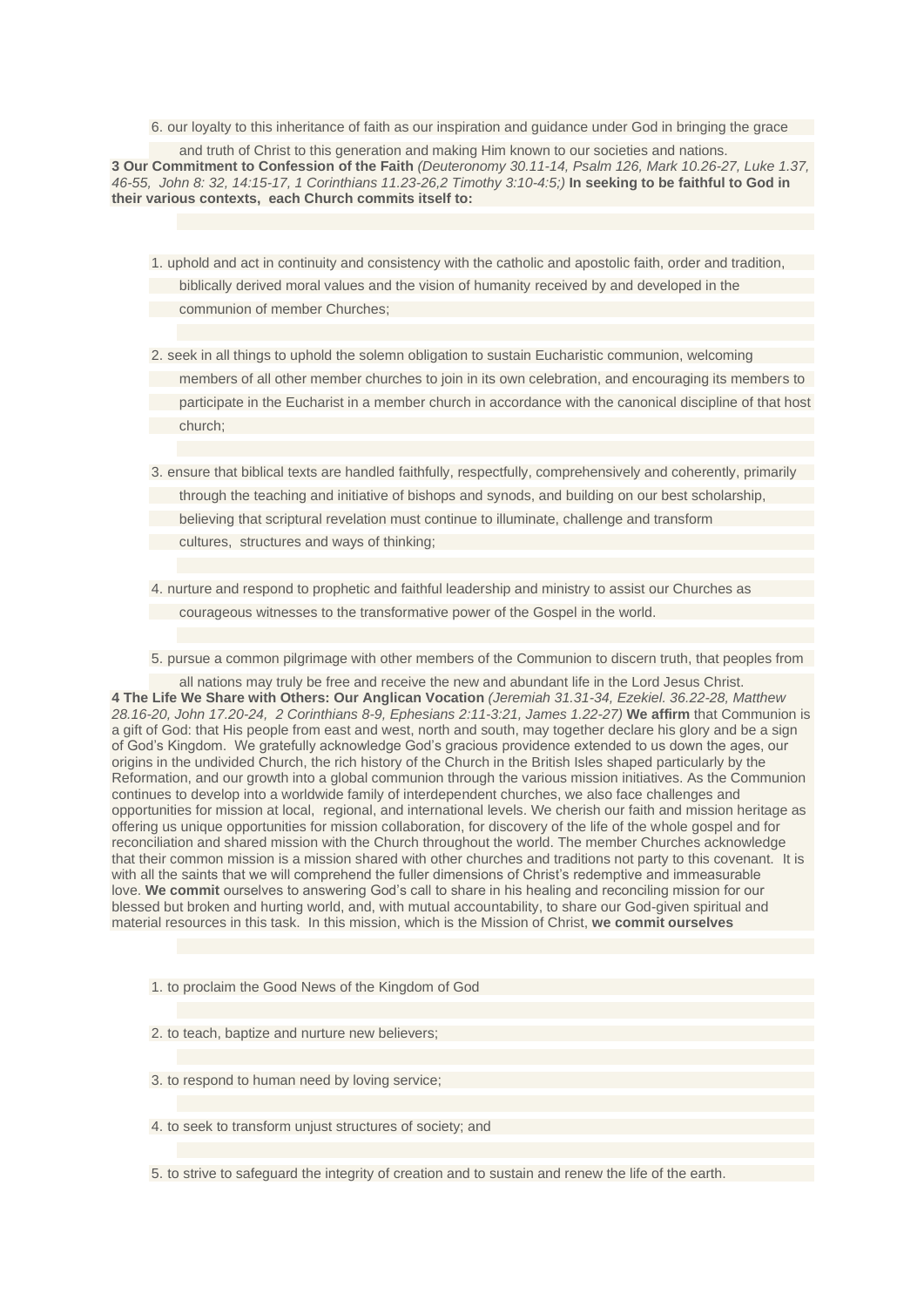**5 Our Unity and Common Life** *(Numbers 11.16-20, Luke 22.14-27, Acts 2.43-47, 4.32-35, 1 Corinthians 11.23- 26, 1 Peter 4:7-11, 5:1-11)* **We affirm** the historic episcopate, locally adapted in the methods of its administration to the varying needs of the nations and peoples called of God into the unity of his Church and the central role of bishopsas custodians of faith*,* leaders in mission*,* and as visible sign of unity. **We affirm** the place of four Instruments of Communion which serve to discern our common mind in communion issues, and to foster our interdependence and mutual accountability in Christ. While each member Church orders and regulates its own affairs through its own system of government and law and is therefore described as autonomous, each church recognises that the member churches of the Anglican Communion are bound together, not juridically by a central legislative or executive authority, but by the Holy Spirit who calls and enables us to live in mutual loyalty and service. Of these four Instruments of Communion, the Archbishop of Canterbury, with whose See Anglicans have historically been in communion, is accorded a primacy of honour and respect as first amongst equals (*primus inter pares*). He calls the Lambeth Conference, and Primates' Meeting, and is President of the Anglican Consultative Council. The Lambeth Conference, under the presidency of the Archbishop of Canterbury, expressing episcopal collegiality worldwide, gathers the bishops for common counsel, consultation and encouragement and serves as an instrument in guarding the faith and unity of the Communion. The Primates' Meeting, presided over by the Archbishop of Canterbury, assembles for mutual support and counsel, monitors global developments and works in full collaboration in doctrinal, moral and pastoral matters that have Communion-wide implications. The Anglican Consultative Council is a body representative of bishops, clergy and laity of the churches, which co-ordinates aspects of international Anglican ecumenical and mission work. **6 Unity of the Communion** *(Nehemiah 2.17,18, Mt. 18.15-18, 1 Corinthians 12, 2 Corinthians 4.1-18, 13: 5-10, Galatians 6.1-10)* **Each Church commits itself**

- 1. in essential matters of common concern, to have regard to the common good of the Communion in the exercise of its autonomy, and to support the work of the Instruments of Communion with the spiritual and material resources available to it.
- 2. to spend time with openness and patience in matters of theological debate and discernment to listen and to study with one another in order to comprehend the will of God. Such study and debate is an essential feature of the life of the Church as its seeks to be led by the Spirit into all truth and to proclaim the Gospel afresh in each generation. Some issues, which are perceived as controversial or new when they arise, may well evoke a deeper understanding of the implications of God's revelation to us; others may prove to be distractions or even obstacles to the faith: all therefore need to be tested by shared discernment in the life of the Church.
- 3. to seek with other members, through the Church's shared councils, a common mind about matters of essential concern, consistent with the Scriptures, common standards of faith, and the canon law of our churches.
- 4. to heed the counsel of our Instruments of Communion in matters which threaten the unity of the Communion and the effectiveness of our mission. While the Instruments of Communion have no juridical or executive authority in our Provinces, we recognise them as those bodies by which our common life in Christ is articulated and sustained, and which therefore carry a moral authority which commands our respect.
- 5. to seek the guidance of the Instruments of Communion, where there are matters in serious dispute among churches that cannot be resolved by mutual admonition and counsel:
	- 1. by submitting the matter to the Primates Meeting
	- 2. if the Primates believe that the matter is not one for which a common mind has been articulated, they will seek it with the other instruments and their councils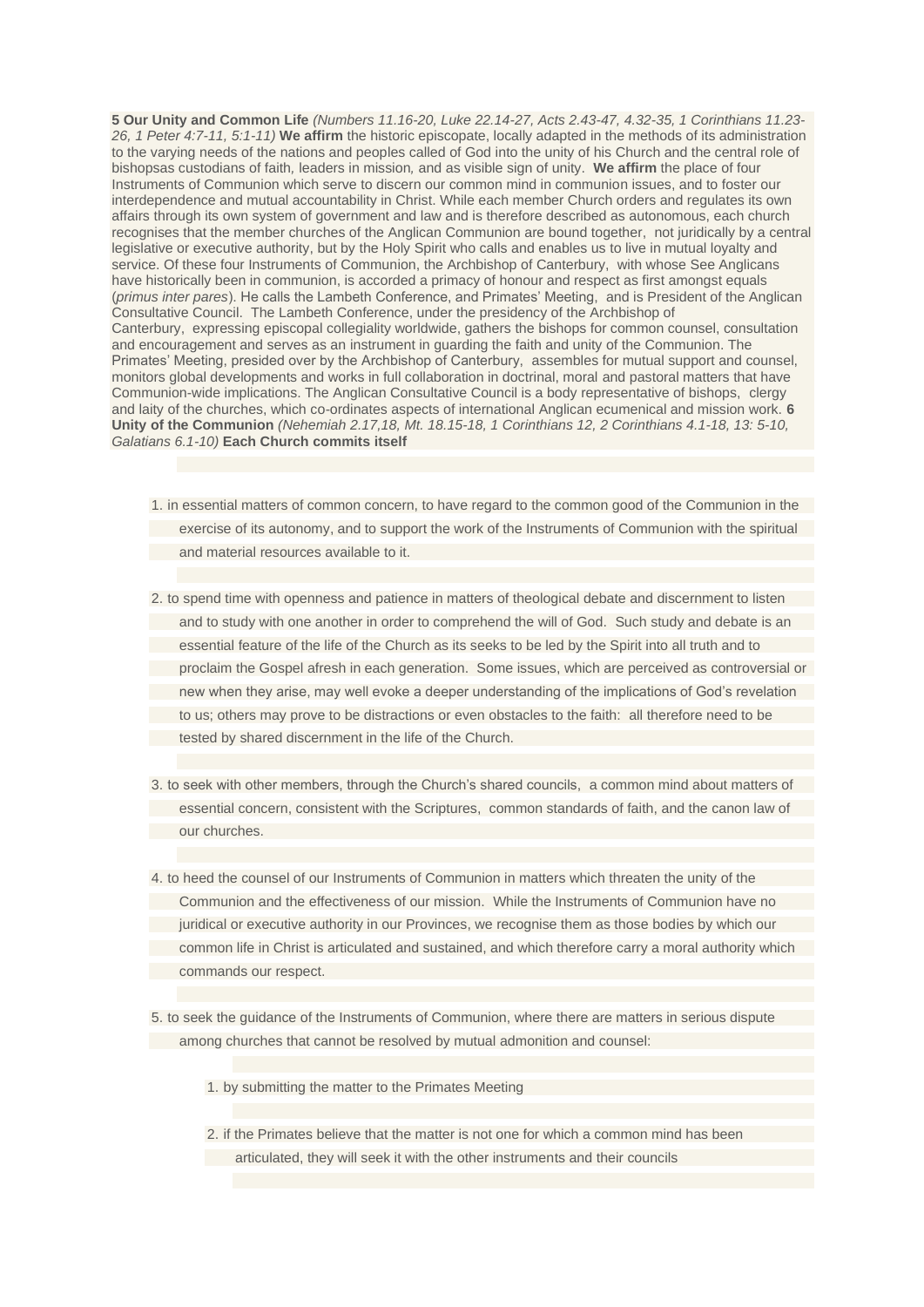3. finally, on this basis, the Primates will offer guidance and direction.

6. We acknowledge that in the most extreme circumstances, where member churches choose not to fulfil

the substance of the covenant as understood by the Councils of the Instruments of Communion, we

will consider that such churches will have relinquished for themselves the force and meaning of the

covenant's purpose, and a process of restoration and renewal will be required to re-establish their

covenant relationship with other member churches.

**7 Our Declaration** *(Psalms 46, 72.18,19, 150, Acts10.34-44, 2 Corinthians 13.13, Jude 24-25)* With joy and with firm resolve, we declare our Churches to be partners in this Anglican Covenant, releasing ourselves for fruitful service and binding ourselves more closely in the truth andlove of Christ, to whom with the Father and the Holy Spirit be glory for ever. Amen. \_\_\_\_\_\_\_\_\_\_\_\_\_\_\_\_\_\_\_ *Notes: [\[1\]](http://www.anglicancommunion.org/acns/articles/42/50/acns4252.cfm#_ftnref1) This is not meant to exclude other Books of Common Prayer and Ordinals duly authorised for use throughout the Anglican Communion, but acknowledges the foundational nature of the Book of Common Prayer 1662 in the life of the Communion. PDF [download](http://www.aco.org/commission/d_covenant/docs/covenant.pdf) of report*

*PDF [download](http://www.aco.org/commission/d_covenant/docs/Draft_Covenant_Text.pdf) of draft covenant text only*

### **1 Responses. Comments closed for this entry.**



#### **[Graham](http://www.stmaryislington.org/) Kings** Says:

20 [February](http://www.globalsouthanglican.org/blog/comments/report_of_the_covenant_design_group#comment-1191) 2007 at 3:39 am

An early response. The text of the draft Covenant is encouraging and, it seems to me at least, fits many of the concerns Fulcrum has been expressing.

In particular, the aspects to appreciate include:

1. The 'dual track' approach of a longer term provision and a short term commitment to its shape (para 2, Urgency):

'The definitive text of any proposed Covenant which could command the long term confidence of the Communion would need extensive consultation and refining…At the same time, there needed to be a commitment now to the fundamental shape of the covenant in order to address the concerns of those who feared that the very credibility of the commitment of the Anglican Churches to one another and to the Gospel itself was in doubt…'

2. The twin sense of robustness in the present crisis and consistency with our past (para 2, Urgency):

'The text offered is meant to be robust enough to express clear commitment in those areas of Anglican faith about which there has been the most underlying concern in recent events, while at the same time being faithful and consistent with the declarations, formularies and commitments of Anglicanism as they have been received by our Churches.'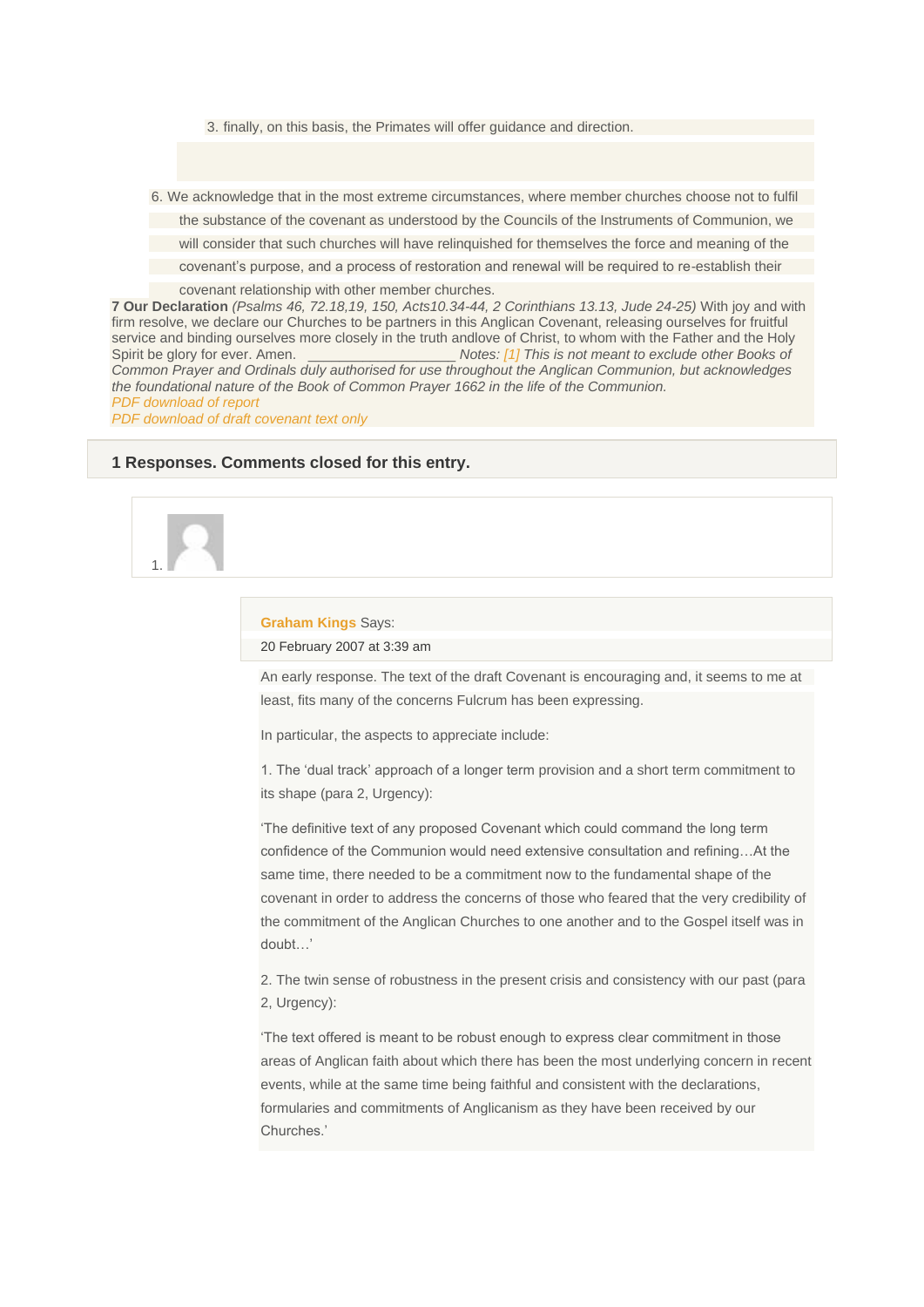3. The section on biblically derived moral values (para 3.1, Our Commitment to Confession of the Faith):

'uphold and act in continuity and consistency with the catholic and apostolic faith, order and tradition, biblically derived moral values and the vision of humanity received by and developed in the communion of member Churches;'

4. The references to biblical texts together with the use of responsible scholarship for interpretation (see para 3.3, Our Commitment to Confession of the Faith):

'ensure that biblical texts are handled faithfully, respectfully, comprehensively and coherently, primarily through the teaching and initiative of bishops and synods, and building on our best scholarship, believing that scriptural revelation must continue to illuminate, challenge and transform cultures, structures and ways of thinking;'

5. The stress on interdependence amongst provinces (para 4, Our Anglican Vocation):

'As the Communion continues to develop into a worldwide family of interdependent churches…'

6. The continued importance of the Four Instruments of Unity (para 5, Our Unity and Common Life):

'We affirm the place of four Instruments of Communion which serve to discern our common mind in communion issues, and to foster our interdependence and mutual accountability in Christ.'

7. The section on 'non fulfilment of the covenant' (para 6, the Unity of the Church):

'We acknowledge that in the most extreme circumstances, where member churches choose not to fulfil the substance of the covenant as understood by the Councils of the Instruments of Communion, we will consider that such churches will have relinquished for themselves the force and meaning of the covenant's purpose, and a process of restoration and renewal will be required to re-establish their covenant relationship with other member churches.'

So, there is much to be encouraged about in this draft Covenant.

## **« [Previous](http://globalsouthanglican.org/index.php/comments/latest_reports_and_reviews_on_tanzania_19_feb) Entries Next [Entries](http://globalsouthanglican.org/index.php/comments/primates_meeting_communique_tanzania) »**

- **[Latest](http://www.globalsouthanglican.org/blog/comments/report_of_the_covenant_design_group#latest)**
- **[Popular](http://www.globalsouthanglican.org/blog/comments/report_of_the_covenant_design_group#pop)**
- **[Comments](http://www.globalsouthanglican.org/blog/comments/report_of_the_covenant_design_group#comm)**
- The Global South Fellowship of Anglican Churches (GSA) [Covenantal](http://www.globalsouthanglican.org/index.php/blog/comments/the_global_south_fellowship_of_anglican_churches_gsa_covenantal_struct2) Structure October 12 2019
- The Seventh Trumpet: [Communiqué](http://www.globalsouthanglican.org/index.php/blog/comments/the_seventh_trumpet_communique) from the 7th Global South Conference, Cairo 2019 October 12 2019
- The Seventh Global South [Conference](http://www.globalsouthanglican.org/index.php/blog/comments/the_seventh_global_south_conference_opens_in_cairo_egypt) opens in Cairo, Egypt October 11 2019
- [Statement](http://www.globalsouthanglican.org/index.php/blog/comments/statement_from_provincial_synod_of_southeast_asia_31st_january_2018_on_scot) from Provincial Synod of Southeast Asia (31st January 2018) on Scottish Episcopal [Church](http://www.globalsouthanglican.org/index.php/blog/comments/statement_from_provincial_synod_of_southeast_asia_31st_january_2018_on_scot) February 02 2018
- [Statement](http://www.globalsouthanglican.org/index.php/blog/comments/SEAfullcommusionACNA) from Provincial Synod of Southeast Asian (31st January 2018) on ACNA February 02 2018
- A Statement from the Global South Primates [Regarding](http://www.globalsouthanglican.org/index.php/blog/comments/a_statement_from_the_global_south_primates_regarding_the_anglican_church_in) the Anglican Church in North [America](http://www.globalsouthanglican.org/index.php/blog/comments/a_statement_from_the_global_south_primates_regarding_the_anglican_church_in) December 13 2017
- Global South Primates' [Communique,](http://www.globalsouthanglican.org/index.php/blog/comments/gsp_comm_cairo_sept2017) September 9, 2017 (Cairo) September 11 2017